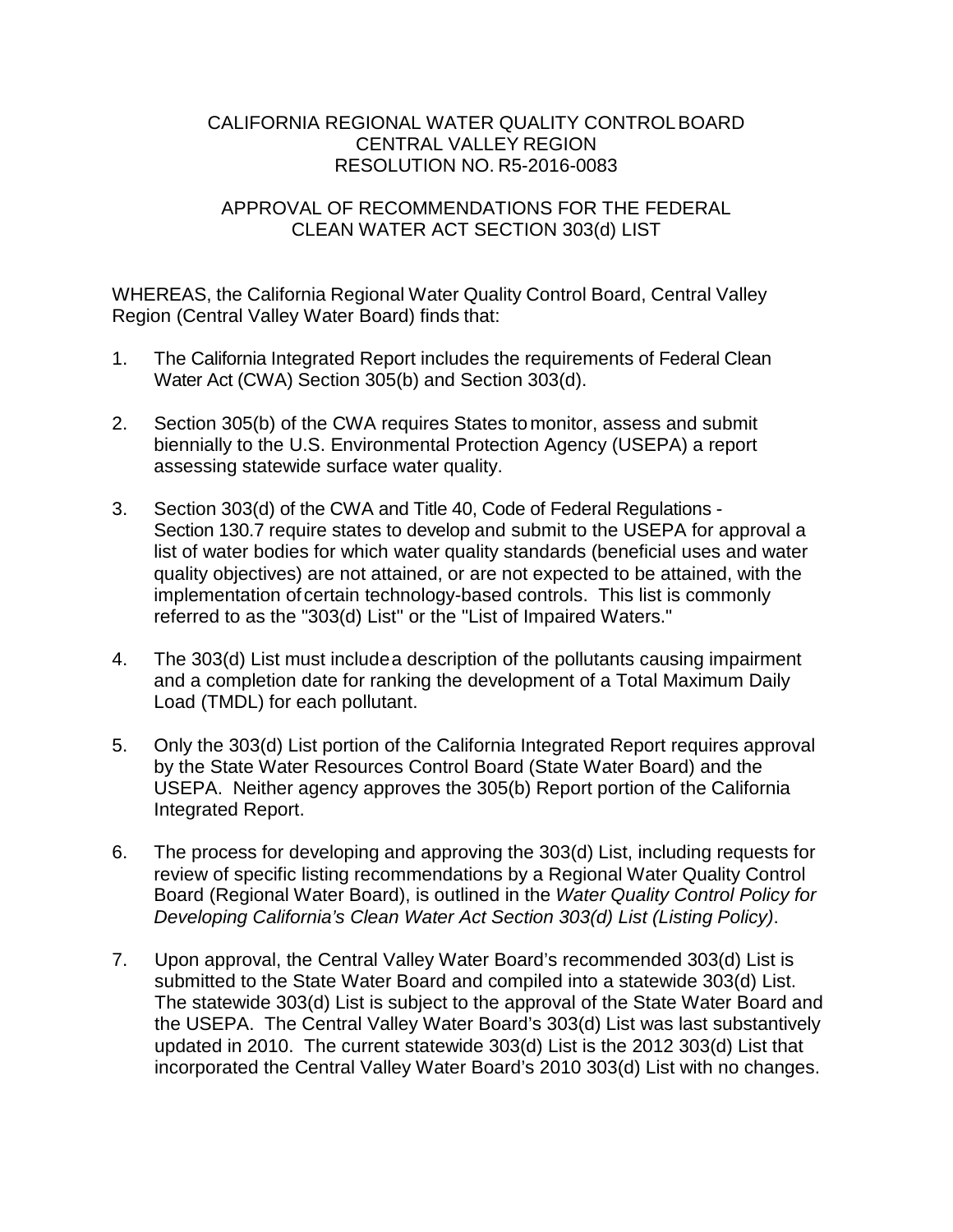The statewide 2012 303(d) List was approved by theState Water Board and the USEPA in 2015.

- 8. By letter dated 15 July 2013, the State Water Board informed the USEPA of its strategy for a more efficient and successful CWA 303(d)/305(b) Integrated Report process for California, which divides California into thirds by Regional Water Quality Control Boards (Regional Water Boards). The State of California Integrated Report now occurs on a rotating basis for three Regional Water Boards at once. The Central Valley Water Board is in the 2014 listing cycle group.
- 9. On behalf of the Regional Water Boards, by letters dated 14 January 2010, the State Water Board solicited water quality information and data from the public for use in the next water quality assessment under Sections 303(d) and 305(b). The deadline of 30 August 2010 was specified for submittal of written comments, information, and water quality data for consideration for the Integrated Report.
- 10. The State Water Board directed that, due to the volume of data received during the 2010 data solicitation period, only water quality data received through 30 August 2010 were to be evaluated for the 2012, 2014, and 2016 listing cycles.
- 11. Because the data solicitation period for this Integrated Report closed in August 2010 (over six years ago), the assessment of conditions may not entirely reflect the status of each surface water body at this time.
- 12. The State Water Board supports the Regional Water Boards in conducting CWA Section 305(b) and/or 303(d) List update(s) "off-cycle", before their next regularly scheduled Integrated Report periods. To be efficient, off-cycle updates should be limited to priority waterbodies, pollutants, or combinations thereof as identified by the Regional Water Boards, with reallocation of resources as appropriate.
- 13. Central Valley Water Board staff considered all data received in response to the data solicitation notice distributed by the State Water Board. Staff also considered readily available data from internal Water Board sources including data collected through the State's Surface Water Ambient Monitoring Program (SWAMP) and the Region 5 Irrigated Lands Regulatory Program.
- 14. In developing the Central Valley Water Board's recommended 2014 Integrated Report,Central Valley Water Board staff relied on the State Water Quality Control Policy for Developing California's Clean Water Act Section 303(d) List (Listing Policy), as well as applicable federal guidelines and regulations.
- 15. Central Valley Water Board staff provided advanced notice and opportunity for public comment on the draft recommendations for changes to the 303(d) List and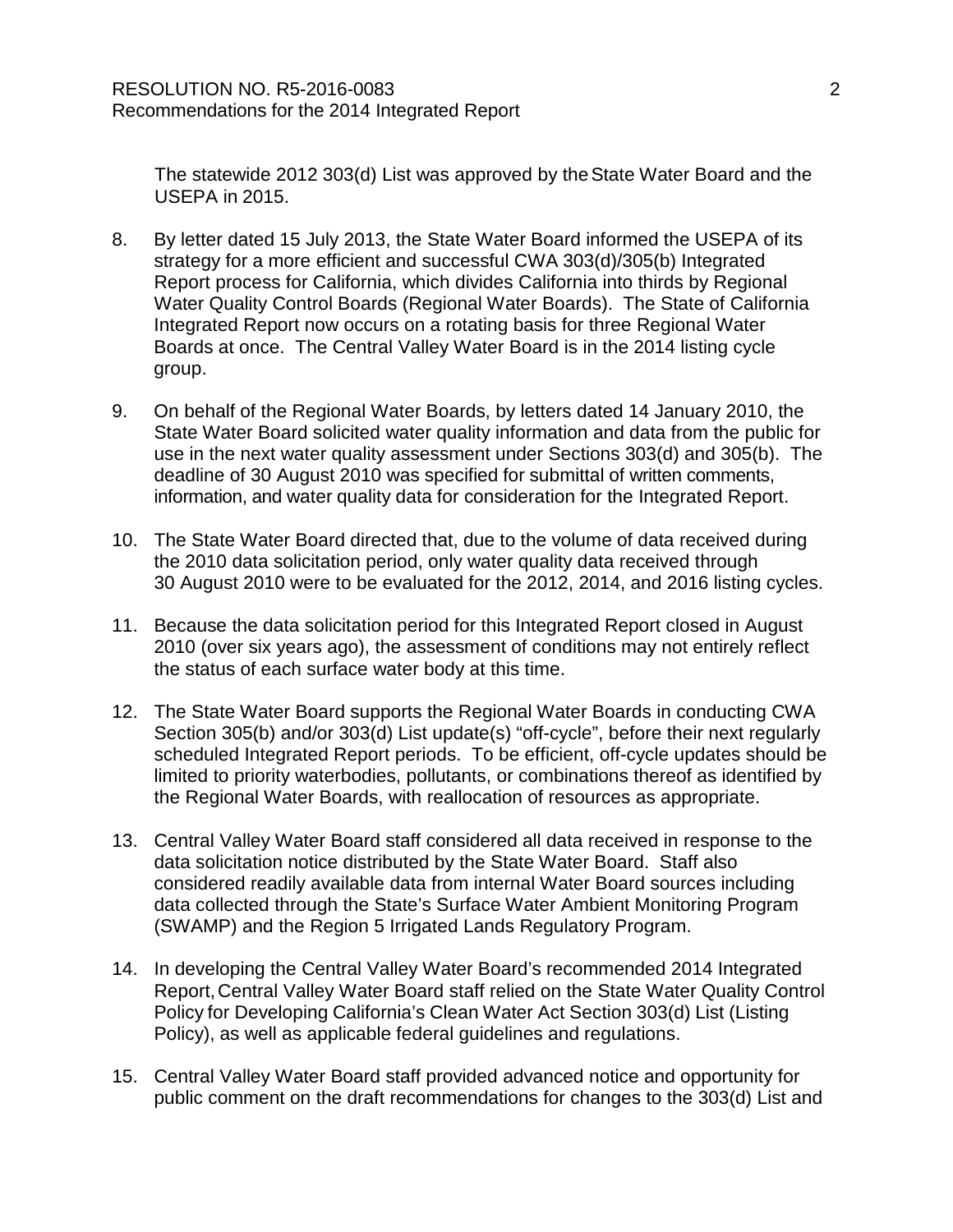on the draft 2014 Integrated Report for the Central Valley Region during a 31-day public comment period commencing on 19 September 2016 and ending on 20 October 2016.

- 16. Central Valley Water Board staff recommendations for update of the 303(d) List were posted on the Central Valley Water Board's internet web page on 19 September 2016.
- 17. Central Valley Water Board staff held a Public Workshop in Redding, California on 14 October 2016, to receive comments on the draft recommendations.
- 18. Central Valley Water Board staff responded in writing to the oral and written comments received during the public comment period and revised staff's recommendations for addition, deletions, and changes to the 303(d) List, the supporting Integrated Report, and water body fact sheets as appropriate.
- 19. After reviewing all relevant evidence submitted before or during thecomment period for the Central Valley Water Board's 2014 Integrated Report, Central Valley Water Board staff has:
	- For CWA Section 305(b), made overall beneficial use support ratings for the water bodies that have been assessed for this 2014 assessment cycle. Categories 1, 2, 3, 4, and 5 of the Central Valley Water Board's 2014 Integrated Report reflect the outcome of the overall usesupport ratings.
	- For CWA Section 303(d), made recommendations to add, remove or change the 2012 CWA Section 303(d) List of Impaired Waters for the Central Valley Water Board's 2014 Integrated Report. The 303(d) List includes Categories 4 and 5 of the Integrated Report.
- 20. The Central Valley Water Board released a draft final recommended 2014 Integrated Report for the Central Valley Region on 17 November 2016, which included written responses to comments received by the 20 October 2016 deadline.
- 21. No action is required by the Central Valley Water Board for staff's assessment of non-impaired water bodies under Section 305(b).
- 22. On 5 December 2016, the Central Valley Water Board held a Public Hearing to consider and approve the recommendations for the 303(d) List. The Central Valley Water Board consideredall evidence provided by Central Valley Water Board staff and the public.